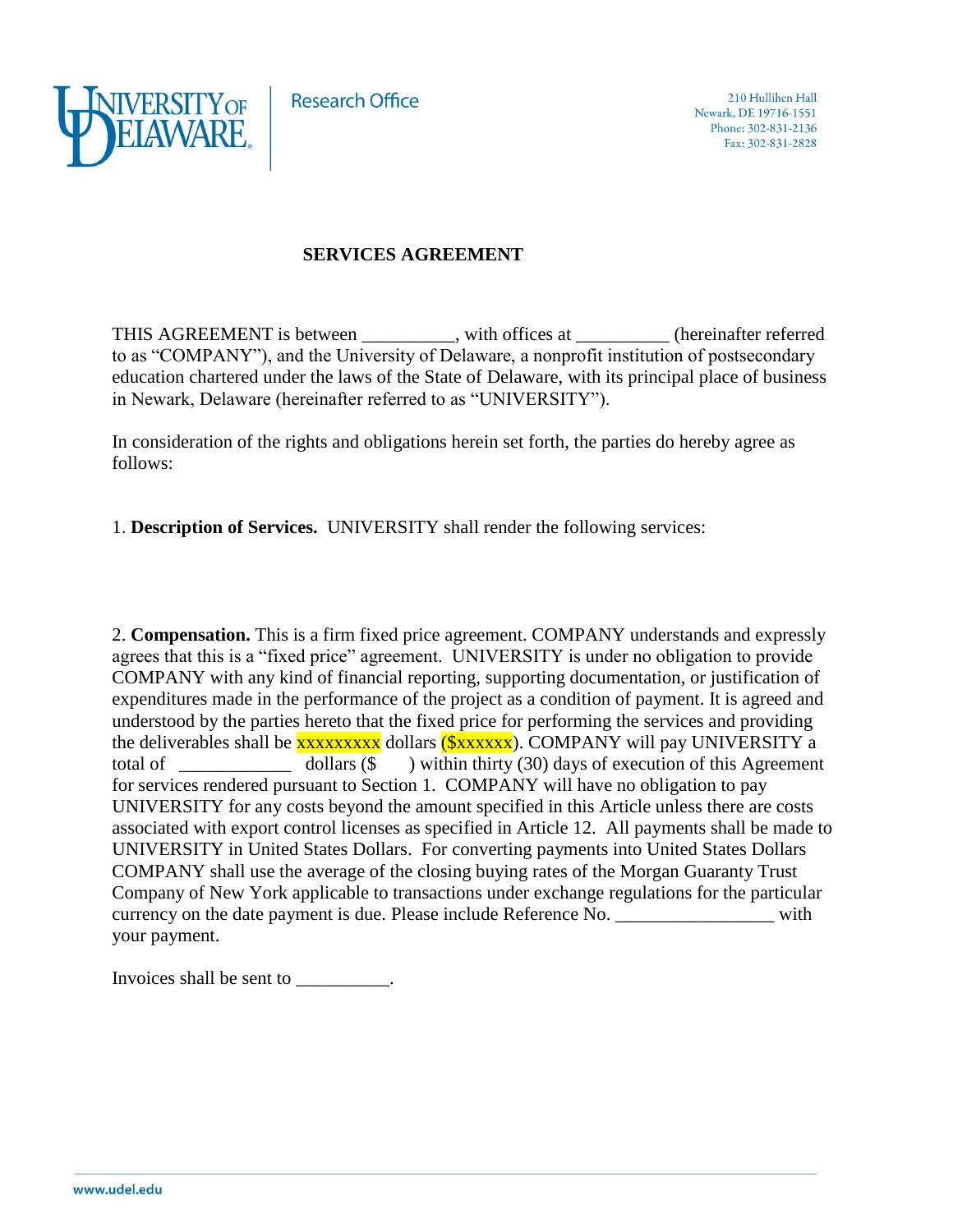3. **Term.** The period of performance of this Agreement will be from \_\_\_\_\_\_\_\_\_\_, 20\_\_, until \_\_\_\_\_\_\_\_\_\_, 20\_\_, unless terminated earlier as hereinafter provided. During or at the end of that time, it may be extended as mutually agreed upon in writing.

4. **Alternative Dispute Resolution**. In the event of any controversy or claim arising out of or relating to any provision of this Agreement or the breach thereof, the parties shall try to settle those conflicts amicably between themselves. Within five business days of receiving written notice from a party that a dispute exists, the parties shall meet and negotiate in good faith for a period not to exceed one business day to resolve such dispute. If good faith negotiation between the representatives does not result in resolution, each party shall nominate one representative, having a position not less than

vice president or his/her designee, to participate in additional good faith negotiations ("High Level Negotiations") within ten business days after the first negotiation. If within thirty (30) days of the start of such High-Level Negotiations there is no resolution of the dispute, the parties shall each submit a written statement within five (5) business days to a third party mediator utilizing the services of the Delaware Chancery Court for voluntary mediation of technology, licensing, and contract issues. The parties and the mediator shall meet within five (5) business days of the written submission for a non-binding mediation session. The cost of mediation shall be shared equally by the parties.

Should the parties not resolve their issues by mediation within one hundred twenty (120) days of initiation of the mediation process, the dispute shall be subject to arbitration. All disputes arising in connection with this Agreement shall be finally settled under the Rules of the American Arbitration Association by three (3) arbitrators appointed in accordance with said Rules. All documents and correspondence in relation to those disputes shall be drafted in English and the arbitration shall be conducted in English. The arbitrators to be appointed shall have a good working knowledge of the English language. The place of arbitration shall be Philadelphia, Pennsylvania, USA. The arbitration award shall be final, binding and not subject to appeal and shall be enforceable in any court of competent jurisdiction. The party in whose favor the arbitration award is rendered shall be entitled to recover the cost and expenses of the arbitration panel. However, the parties own internal management time and costs (including the costs of the in-house counsel) and the costs of outside lawyers shall be borne by each party.

5. **Termination.** Either party may terminate this Agreement upon thirty (30) days prior written notice to the other party. Upon termination, the Company is responsible for prompt payment to the University for all services rendered and for reasonable expenses and noncancellable commitments incurred in the performance of this Agreement up to and including the date of termination.

6. **Limitation of Damages.** Even if advised of the possibility of such damages, in no event shall UNIVERSITY be liable for (a) personal injury or property damages or (b) lost profits, work stoppage, lost data, or any other special, indirect, or consequential damages of any kind.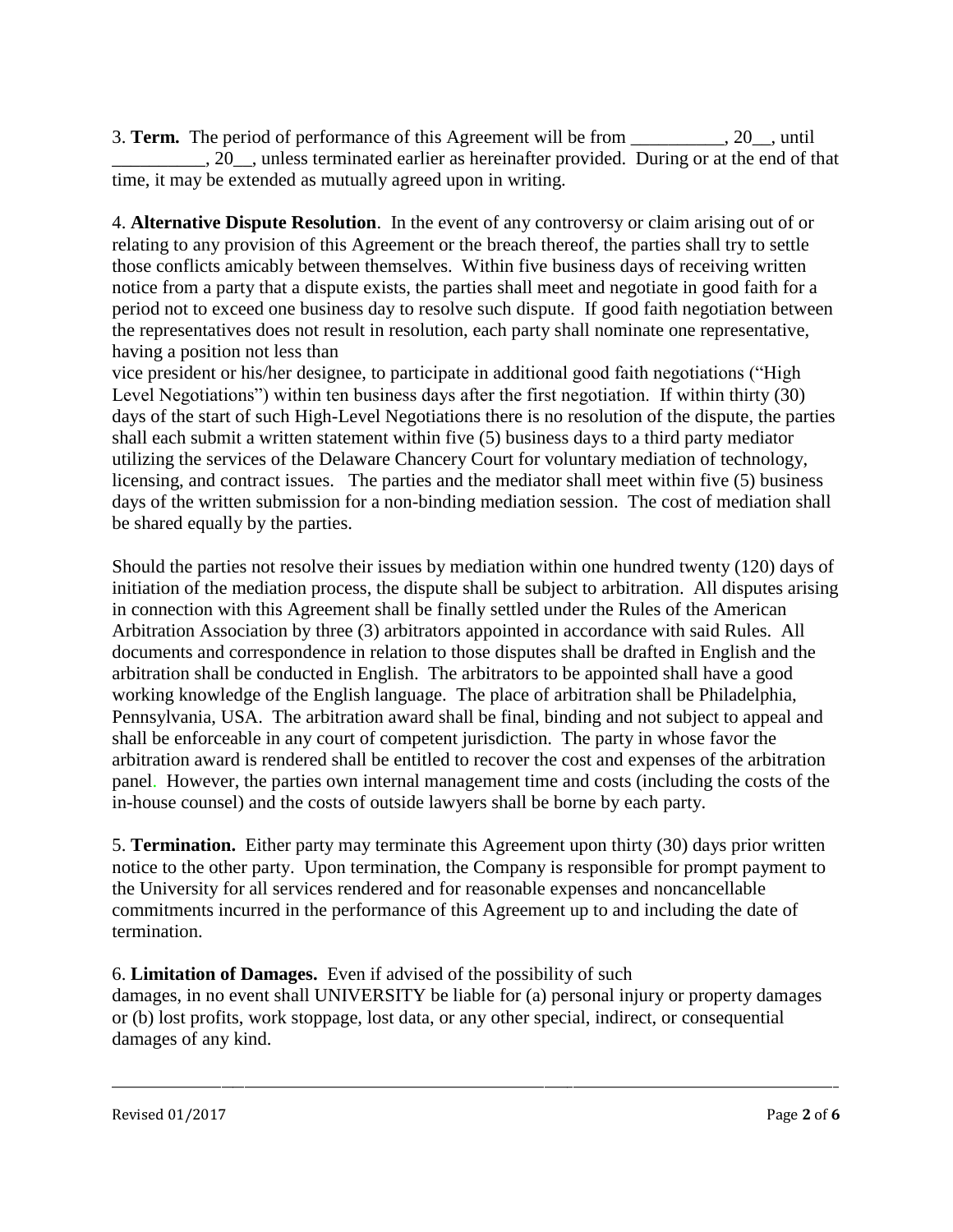### 7. **Limitation of Remedie**s**.** In the event of UNIVERSITY's breach or

failure to perform any obligation under this Agreement, UNIVERSITY's entire liability and COMPANY's exclusive remedy shall be, at UNIVERSITY's option, either (a) return of the monetary consideration paid to UNIVERSITY under this Agreement or (b) UNIVERSITY's performance of any obligation that failed to satisfy the terms of this agreement.

8. **Disclaimer of Warranties.** UNIVERSITY makes no representations extends no warranties, express or implied, concerning the services provided under this Agreement and any resulting information thereof. Further, UNIVERSITY makes no representations, extends no warranties, and assumes no responsibilities that the manufacture, use, or sale of services and products based in whole or in part on the services provided under this Agreement will not infringe the claims of any patents or other third party rights. The parties acknowledge and agree the services shall be provided and accepted "as is."

9. **UNIVERSITY Endorsements.** In no event shall COMPANY (or its successors, employees, agents, or contractors) state or imply in any publication, advertisement, or other medium that UNIVERSITY has approved, endorsed, or tested any product or service. In no event shall UNIVERSITY's performance of the services described in Section 1 be considered a test of the effectiveness or the basis for any endorsement of a product or service. COMPANY shall have no right to use, and shall not use, the name of UNIVERSITY (or the names of any UNIVERSITY faculty member, student, employee, or agent), in any publicity, advertising, or news release without UNIVERSITY's prior written approval. UNIVERSITY may publish information on this Agreement in its internal publications.

10. **Indemnification.** UNIVERSITY and COMPANY are separate and independent entities, and neither is the agent of the other. Subject to the limitations of damages and remedies set forth in this Agreement, UNIVERSITY and COMPANY hereby each agree to indemnify and hold the other party and their personnel free and harmless from any and all loss, cost, damage, claim, action, or liability on account of the death of or injury to any person or persons or damage to or destruction of any property resulting from or growing out of any alleged negligence on the part of the indemnifying party or their personnel in the implementation of this Agreement.

11. **Publications.** UNIVERSITY shall have the right to publish the data gathered, if any, analytical methods, and results and conclusions. No less than 60 calendar days prior to the publication of any such information, UNIVERSITY shall notify COMPANY, in writing, of UNIVERSITY's or its faculty member's, student's, employee's or contractor's intention to publish and shall deliver to COMPANY a copy of the information to be published. COMPANY shall have the right, exercisable within 30 calendar days of its receipt of UNIVERSITY's notice of intent to publish, to object to the publication of information owned by COMPANY. COMPANY may so object only on the grounds that the intended publication discloses (A) information concerning an unpatented invention and COMPANY reasonably and in good faith intends promptly thereafter to take all steps necessary to obtain enforceable patent rights or (B) information for which COMPANY has and can claim confidential, trade secret status. In the event COMPANY duly makes such an objection, COMPANY and UNIVERSITY Principal Investigator shall enter into good faith negotiations with a view towards agreeing upon the portion of the objectionable information that may be published by UNIVERSITY.

12. **Export Control.** UNIVERSITY and COMPANY agree that the performance of this Agreement will be in compliance with U.S. Export Control and Trade Sanction regulations and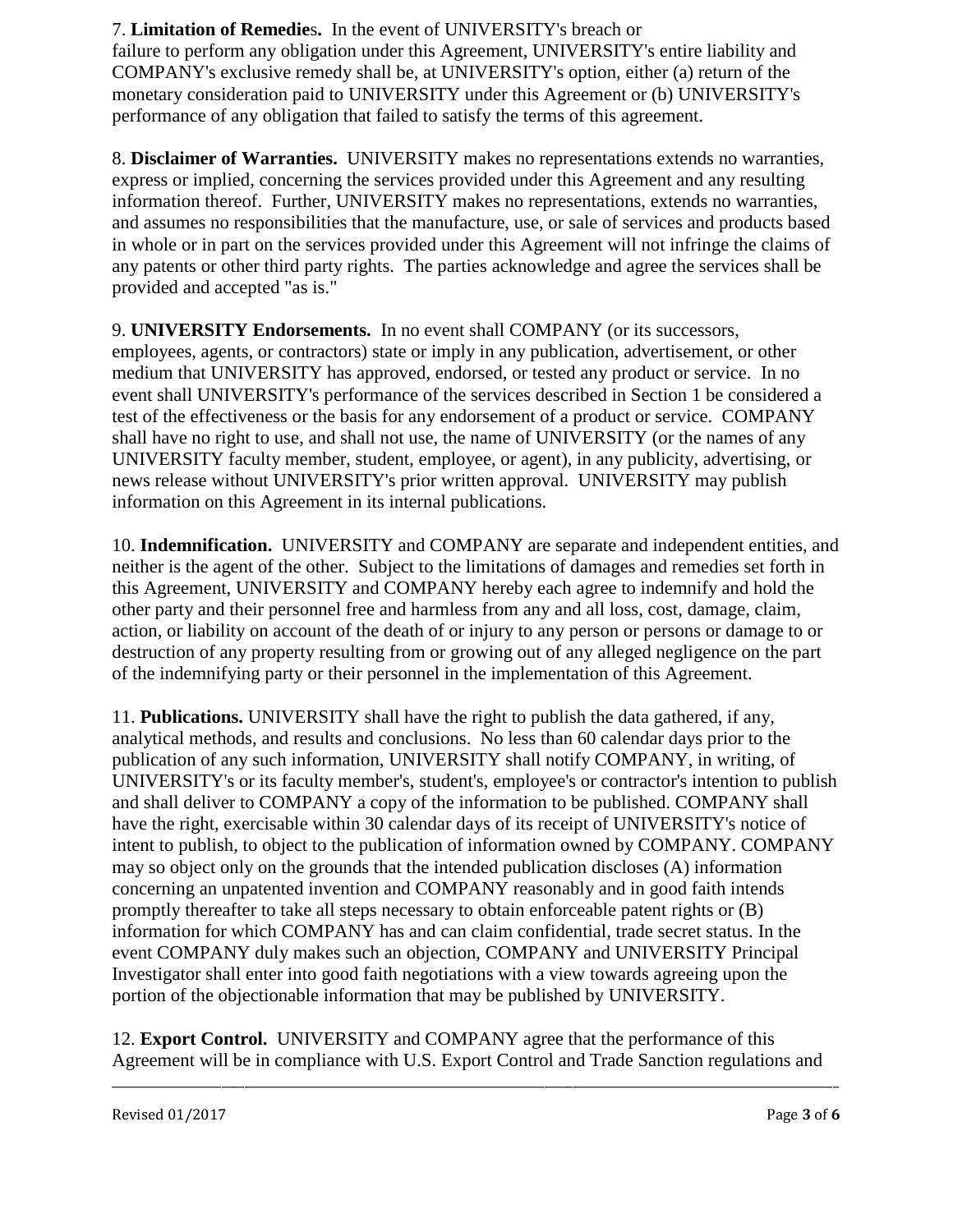agree to confer and consult with each other regarding export control regulations as they relate to physical, deemed, and electronic transmission exports. Additionally, UNIVERSITY and COMPANY agree to consult with one another prior to publication or other disclosure of work performed pursuant to this Agreement to ensure compliance with export control regulations.

The COMPANY will not re-export any technical data, materials, or software developed by the UNIVERSITY under this agreement without prior written authorization. In the event that export licenses are required for the performance of this work, the UNIVERSITY shall be responsible for applying for those licenses and COMPANY will be responsible for paying for those licenses. If licenses cannot be obtained, this agreement will be terminated.

13. **Amendment.** No modification of this Agreement will be effective unless signed by authorized representatives of both parties.

14. **Assignability.** This Agreement is personal to the parties and may not be assigned or otherwise transferred, in whole or in part, voluntarily, involuntarily, or by operation of law, by either party without the prior written consent of the other party. Any assignment attempted to be made in violation of this Agreement shall be void.

15. **Force Majeure.** Neither party shall be liable to the other for any delays, suspensions, damages, or failure to perform any of the obligations under this Agreement due to, caused by, or occasioned by reason of Force Majeure. Force Majeure shall mean any circumstance or event beyond the reasonable control and foresight of the party unable to perform and which could not have been prevented or avoided by the exercise of due diligence, prudence, or the adoption of reasonable precautions. During an event of Force Majeure the parties' duty to perform obligations shall be suspended.

16. **Governing Law and Consent to Jurisdiction.** The construction, validity, performance, and enforcement of this Agreement shall be governed by the laws of the State of Delaware (without giving effect to its conflicts of laws principles). COMPANY hereby submits to the jurisdiction of the federal and state courts of the State of Delaware with respect to any proceeding arising out of or relating to this Agreement or any transaction in connection herewith. COMPANY hereby consents to the service of process by the mailing to COMPANY of copies thereof by certified mail to the address of COMPANY as it appears on the books and records of UNIVERSITY, such service to be effective ten (10) days after the mailing. COMPANY hereby waives irrevocably (i) any objection to the jurisdiction of any such court which it might otherwise be entitled to assert in any proceeding arising out of or relating to this Agreement or any transaction in connection therewith; and (ii) any defense of sovereign immunity or other immunity from suit or enforcement, whether before or after judgment.

17. **Independent Contractor.** In the performance of their obligations under this Agreement, the parties shall be independent contractors, and shall have no other legal relationship, including, without limitation, partners, joint venturers, or employees. Neither party shall have the right or power to bind the other party, and any attempt to enter into an agreement in violation of this section shall be void. Neither party shall take any actions to bind the other party to an agreement.

18. **Notices.** Each notice, request, or demand given or required to be given pursuant to this Agreement shall be in writing and shall be deemed sufficiently given if deposited in the United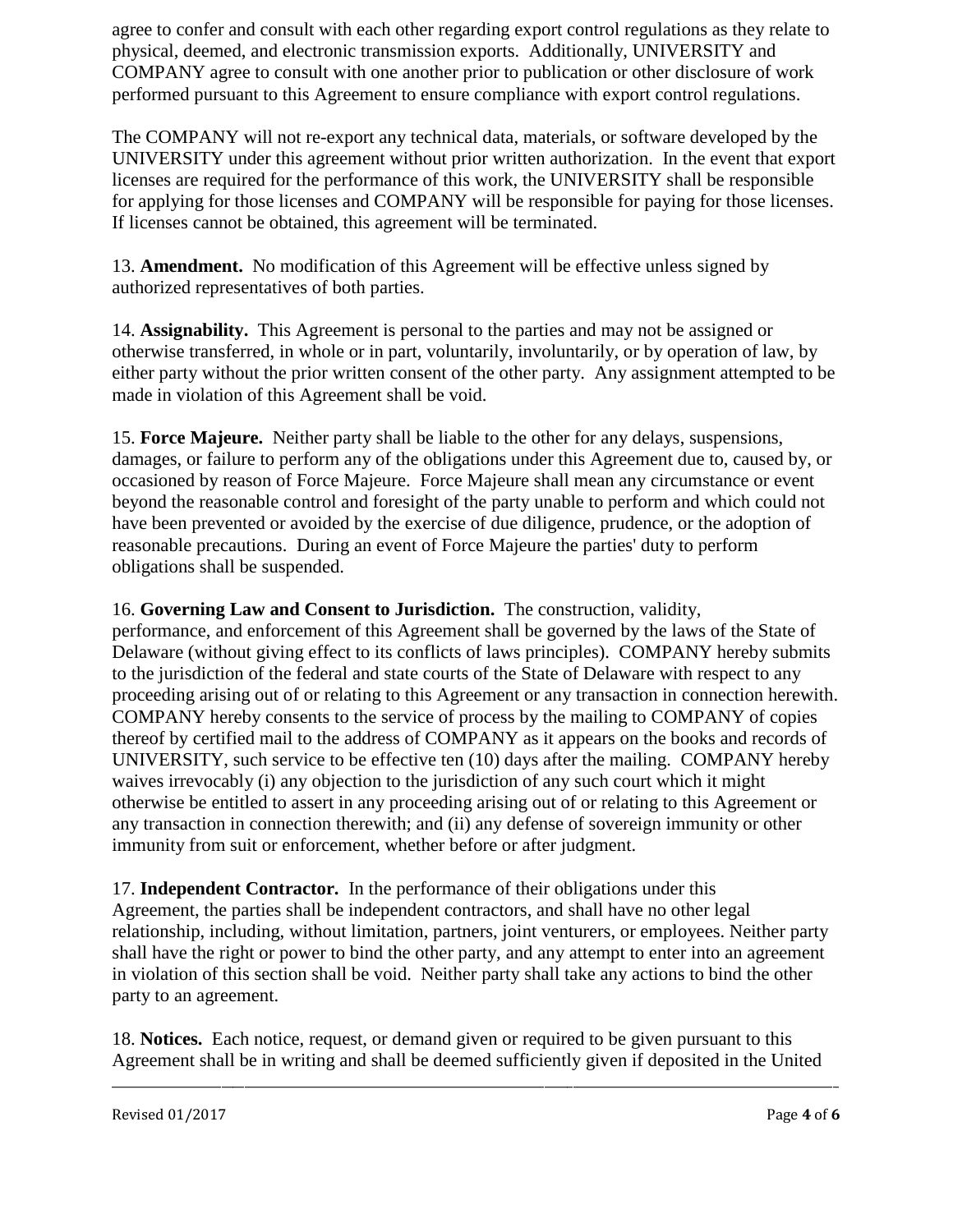States mail, first class, postage pre-paid, and addressed to the intended recipient or to such other address as may be specified in writing by the parties. The following individuals shall be noticed:

UNIVERSITY: Charles Riordan, Ph.D. Vice President for Research, Scholarship and Innovation Research Office 124 Hullihen Hall University of Delaware Newark, DE 19716 [riordan@udel.edu](mailto:riordan@udel.edu) Phone No. 302-831-4007 Fax No. 302-831-2828

#### COMPANY:

19. **Breach and Attorneys' Fees.** In the event COMPANY fails to perform any of its duties under this Agreement, COMPANY shall reimburse UNIVERSITY for all of UNIVERSITY's costs and expenses (including reasonable attorneys' fees, court costs, and costs of investigation) to enforce this Agreement, regardless of whether a suit or action has been commenced or concluded.

20. **Interpretation.** The parties acknowledge that each party has reviewed and revised, and has been given the opportunity to have counsel review and revise, this agreement and that the normal rule of construction to the effect that any ambiguities are to be resolved against the drafting party shall not be employed in the interpretation of this agreement or any amendments or exhibits thereto.

21. **Entire Agreement.** This Agreement and Attachments represent the entire Agreement between the parties with respect to the subject matter hereof and supersede all prior agreements and understandings of the parties as to such subject matter.

**IN WITNESS WHEREOF**, the parties have entered into this Agreement. The signatories hereto warrant and represent that they have the competent authority to enter into the obligations of this Agreement.

| <b>University of Delaware</b>     | Company |
|-----------------------------------|---------|
|                                   |         |
| Name:                             | Name:   |
| University Principal Investigator | Title:  |
| Date:                             | Date:   |
|                                   |         |

Revised 01/2017 Page 5 of 6